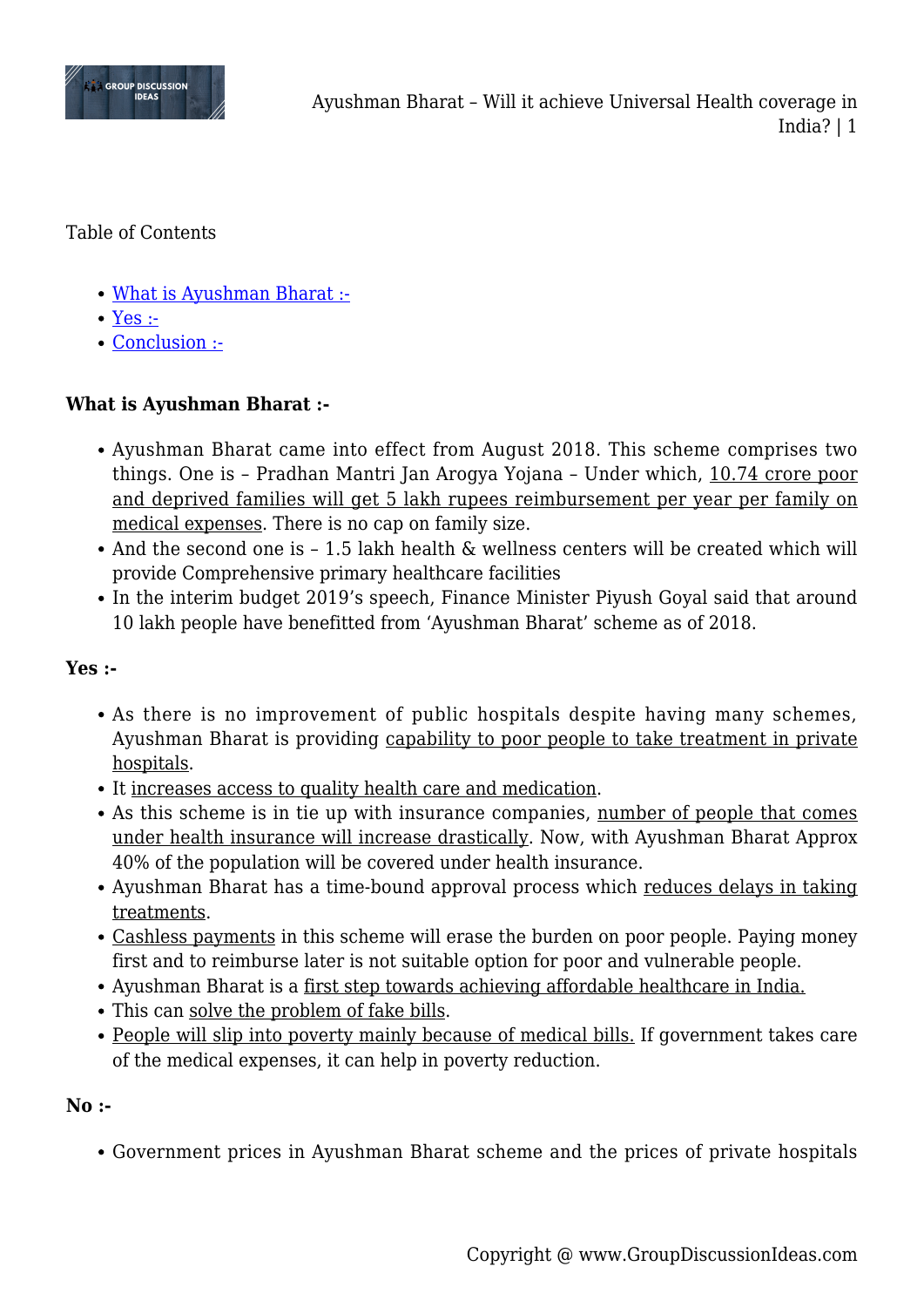

have a huge difference. What government is paying is a very less amount for the corporate hospitals. If this situation continues, not many hospitals will signup for this scheme fearing losses.

- Fixed rates for all kinds of hospitals located in all areas is not a right approach, because cost of land and human resources and other facilities changes depending on area and the type of hospital.
- Number of hospitals that are signed up for this scheme are very less and not even half of the expected number.
- Though the scheme is good, there are <u>no proper hospitals in many areas</u>.
- Rashtriya Swasthya Bima Yojana (RSBY) and Senior Citizen Health Insurance Scheme (SCHIS) are subsumed under Ayushman Bharat. So it's like new name for old schemes with some changes. The two schemes are not successful and it may be replicated in the case of Ayushman Bharat.
- RSBY was a failure even if the amount was 30,000 rs. Now, Ayushman Bharat needs a huge budget and it may seem unrealistic and impossible.
- If another government is elected in the coming election, they will not be interested in making it successful to avoid giving credit to those who started it.
- People who opt for treatment under this scheme may get low-quality treatment because government is paying less than what hospitals earn in general
- This scheme may cause <u>further discorage the improvement of government hospitals</u>.

# **Conclusion :-**

Ayushman Bharat is a good step towards affordable healthcare in India. But whether it will be successful or not depends on its implementation and the better deal between hospitals and government of India.

[crowdsignal poll=10164974]

*Image by [Jossué Trejo](https://pixabay.com/users/jossuetrejo_oficial-8361939/?utm_source=link-attribution&utm_medium=referral&utm_campaign=image&utm_content=3264979) from [Pixabay](https://pixabay.com/?utm_source=link-attribution&utm_medium=referral&utm_campaign=image&utm_content=3264979)*

## **Your Turn…**

What is your view on Ayushman Bharat scheme? Do you think it will become successful? Express your thoughts in the comment section below. Subscribe to our blog to receive notifications whenever a new post is published.